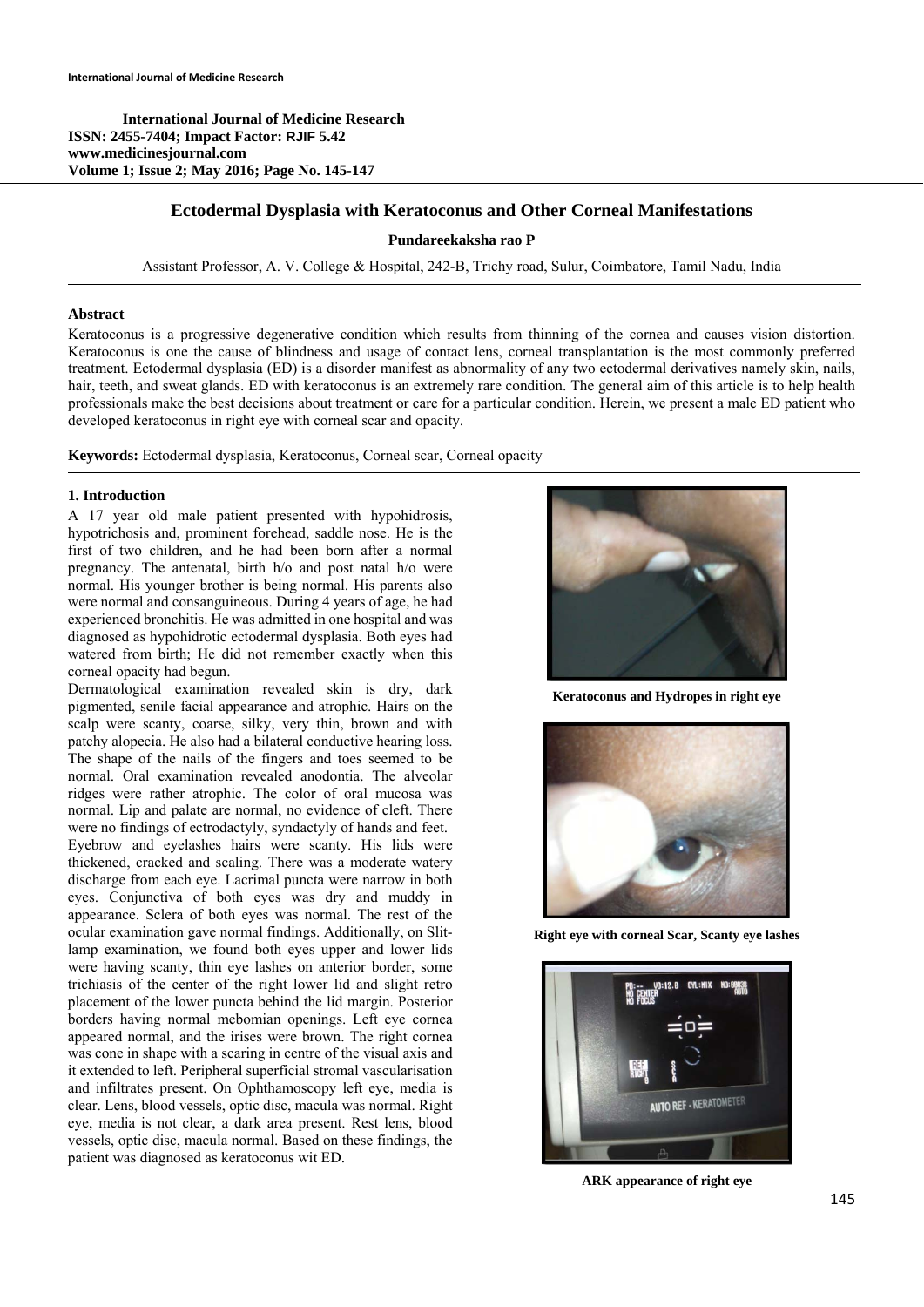

**Left eye with scanty eye brow, eye lashes**



**Bilateral loss of eye brow and eye lashes** 



**Dry lips and anodontia, Normal nails**



**Dry and cracked skin, abnormal nose**



**Scanty hair on scalp** 

#### **2. Discussion**

ED manifest variable defects in the morphogenesis of hair follicles, nails, skin, and eccrine glands, such as sweat glands, sebaceous glands, mammary glands, and mucous producing glands in the upper aerodigestive tract and in the endothelium in the lungs  $[1, 2, 3]$ . EDs form a large and complex nosologic group with over 200 different clinical conditions [4]. It has been proposed to classify all these forms according to clinical findings [5], molecular genetic data and corresponding clinical features [6] or according to the function of the protein encoded by the mutated gene  $[7]$ . The etiology of ectodermal dysplasia lies in genetic anomalies, which can be inherited through either parents or manifested via gene mutations [8].

The patients with Hypohidrotic ectodermal dysplasia (HED) are represented as hypotrichosis, hypohidrosis and cranial abnormalities. The face is smaller because of frontal bossing, saddle nose, and absence of sweat glands resulting in smooth, dry skin and/or hyperkeratosis of hands and feet, as well as immunodeficiency. Oral characteristics may present with anodontia, hypodontia and conical teeth  $[9, 10]$ . Ocular anomalies are less frequently observed.

Alterations of the eyebrows and lashes are mentioned in combination with several ectodermal dysplasia syndromes [11, 12]. Others have reported infantile bilateral glaucoma in a child with ectodermal dysplasia. Alan A McNab *et al.* (1989) reported that two of our patients out of six developed spontaneous corneal perforations seems to be more than coincidence. There are many reasons for patients such as these to develop such a complication: the cornea is partially derived from ectoderm, there are tear film and lid abnormalities, and there may be trichiasis and an obstructed lacrimal drainage apparatus harboring potentially pathogenic organisms. The lacrimal apparatus is also derived from surface ectoderm and commonly affected [13].

Keratoconus is most commonly an isolated disorder, although clinical reports describe an association with ectodermal dysplasia. Keratoconus is a progressive and non-inflammatory thinning of the cornea, which may result in severe visual impairment due to irregular curvature and scarring. The corneal epithelium renewed every 7-14 days. Tissue at the edge of the cornea continually forms the corneal epithelium from stem cells. If these stem cells are affected, this leads to an unhealthy cornea which can result in defects in the corneal epithelium, ulcers, and scarring. It is a progressive disorder ultimately affecting both eyes, although only one eye may be affected initially [14, 15].

Despite intensive clinical and laboratory investigation, the etiology of keratoconus remains unclear. Clinical studies provide strong indications of a major role for genes in its etiology. It most likely represents a multigenic disease with a complex mode of inheritance and environmental factors contributing to the disease manifestation [16]. The central corneal thickness (CCT) is a highly heritable endophenotype of keratoconus, and it is estimated that up to 95% of its phenotypic variance is due to genetics. It is characterized by thinning and weakening of the cornea, and its symptoms range from mild astigmatism and myopia to severe vision distortion [17].

Early in the disease there may be no symptoms, in advanced disease there is a significant distortion of vision accompanied by profound visual loss. Other accompanying signs might include epithelial nebulae, anterior stromal scars, enlarged corneal nerves, and increased intensity of the corneal endothelial reflex and subepithelial fibrillary lines [18, 19]. In more advanced cases